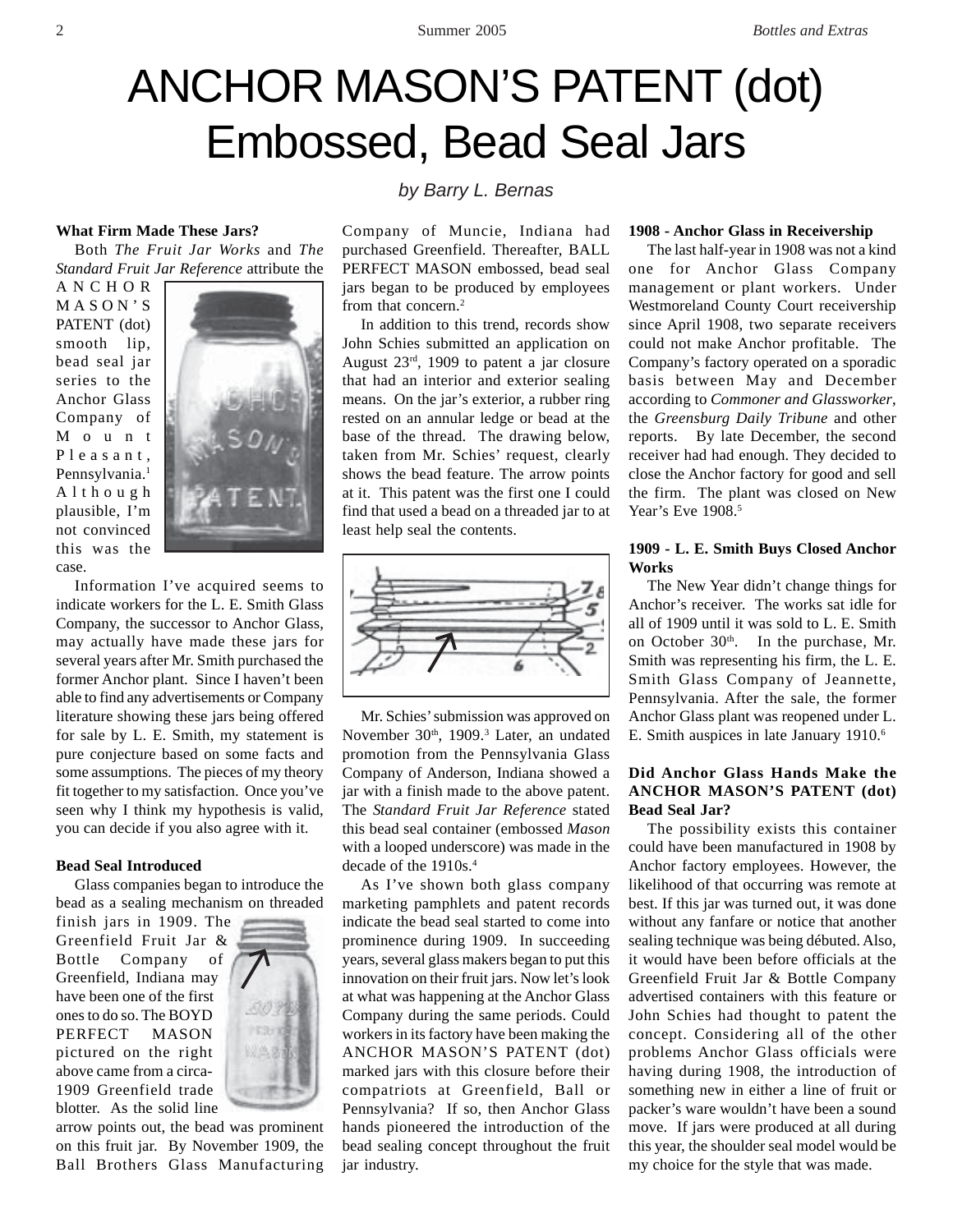#### *Bottles and Extras* 3 **3 Summer 2005** 3 **3**

As employees for Greenfield began making fruit jars with a bead seal in1909, Anchor workers were leaving the Company in the first quarter for jobs elsewhere. Court records and newspaper coverage didn't indicate that any glass making operations occurred in 1909 at the Anchor plant before it was sold. Based on these facts, I'm forced to conclude bead seal jars were not made by hands at the Anchor Glass Company when the firm was in business between May 1907 and December 1908.

# **If not Anchor Glass, Who Made the ANCHOR Bead Seal Jars?**

I think workers for the L. E. Smith Glass Company, the successor to Anchor Glass, could have produced these jars. My thought was developed from several pieces of factual information and other circumstantial data. These certainly imply L. E. Smith was the manufacturer but don't conclusively prove this firm was the producer.

#### **Glass Factory Directories**

The natural place to start to see if the L. E. Smith Glass Company made the ANCHOR bead seal, fruit or packing vessel would be in the *Glass Factory Directories* for the early years of the firm's presence in Mount Pleasant Township. Unfortunately, these were of marginal help for my cause. The 1910 through 1914 *Directories* stated L. E. Smith manufactured only novelties in flint glass (AL). Separate listings for 1915 showed the same firm making novelties in clear glass along with vault lights and machine made bottles and jars (AL7X).7 Other than 1915, the *Directory* entries didn't carry any mention of fruit or packer jars being turned out by Company workers. Since the information on what the concern was making came from L. E. Smith officers, one would think they would have provided a comprehensive input. But it seems they didn't for some reason.

# **Newspaper Article Contradicts** *Glass Factory Directories*

To the contrary, I have received information from Dick Wible of Rector, Pennsylvania that shows the L. E. Smith Glass Company probably did manufacture fruit jars during the first years the firm was operational on the Duncan Plan of Lots.

Mr. Wible's grandfather was Charles M. Wible, one of the original shareholders in the L. E. Smith Glass Company of Jeannette. From family records, he provided a 1969 newspaper article about

L. E. (Lewis or Louis) Smith.<sup>8</sup> In the column, the reporter wrote,

"Surprisingly enough, old-timers around Mt. Pleasant will tell you, Lew turned out to be a good glass man. He started out making fruit jars for home canning, and did better than meet expenses. "9

When L. E. Smith purchased the Anchor plant in October 1909,

"…everything in the factory including machinery and implements of all kinds were included in the sale."10

If the Pittsburgh newspaper article was accurate and L. E. Smith did make fruit jars, he had to get the fruit jar molds from somewhere. Anchor would have been the most logical and ready source. I don't know if this occurred as a result of the sale. On the other hand, I don't know it didn't happen either.

*The Pittsburgh Press* article also indicated that after Mr. Smith left the Company in 1911, Charles Wible reorganized the concern and continued to make fruit jars among other products for some years. This would mean these containers could have been made from about 1910 until 1914 or beyond.

# **Other Information Contradicts the** *Glass Factory Directories*

The December 4<sup>th</sup>, 1909 edition of *Commoner and Glassworker* carried the following.

"The L. E. Smith Glass Co., having acquired the concern formerly owned by the Anchor Glass Co., are making arrangements to commence operations at Mt. Pleasant, Pa. about the middle of January. Mr. Smith was in New York this week in the interest of his concern. The plant will likely be devoted to making mustards, olives, jars and other similar lines, including some souvenir ware. A mustard manufacturing department is being annexed."

About a month and a half later, a reporter for *Crockery and Glass Journal* wrote,

"Machine-made salt and pepper shakers are being made a specialty by the L. E. Smith Glass Co., Mt. Pleasant, Pa., the line being shown by C. W. {*sic* - M.} Wible at the Seventh Avenue hotel. Sodas, tumblers and packers' goods are other productions of this concern." 11

In January 1912, a columnist for *Crockery and Glass Journal* penned the below account.

"It's reported that L. E. Smith has withdrawn from the management of the L. E. Smith Glass Co., at Mt. Pleasant, Pa., and that he has located in Chicago with a number of lines as manufacturers' representative. The Weible {*sic* – Wible} Brothers now have the active management of this plant. Specialties are made for the packers' trade, together a line of souvenir goods. The firm was formerly in the decorating business at Jeannette, Pa., and removed to Mt. Pleasant over a year ago."12

Ten days later the same weekly carried the next entry.

"Smith Glass Co., Mt. Pleasant, Pa. – represented by Swaney Hall. A small line of glass specialties for the general trade and a number of new items for special trade purposes are displayed. Packers' goods are also made by this concern." 13

As these reports substantiate, hands in the Duncan Plan factory for the L. E. Smith Glass Company were making more than just flint glass novelties during the initial three years that the organization was operating a Mount Pleasant Township plant. Although there was no mention of fruit jars, there was mention of packer's ware being turned out.

# **More Information**

About ten years ago, on one wall of the outlet store for the L. E. Smith Glass Company in Mount Pleasant, there was a picture of an early football team from that firm. The photograph was dated 1911. See a copy below.14



I didn't think much about this item until I later ran across comments in *The Mount Pleasant Journal* about a football team, known as the Anchors, playing games in October 1913. For some reason, the name Anchors and the photograph from 1911 reentered my mind. When I looked closely at the football and jerseys of the players in the picture, there was an anchor on the football and a slanting emblem of the same design on the player's jerseys.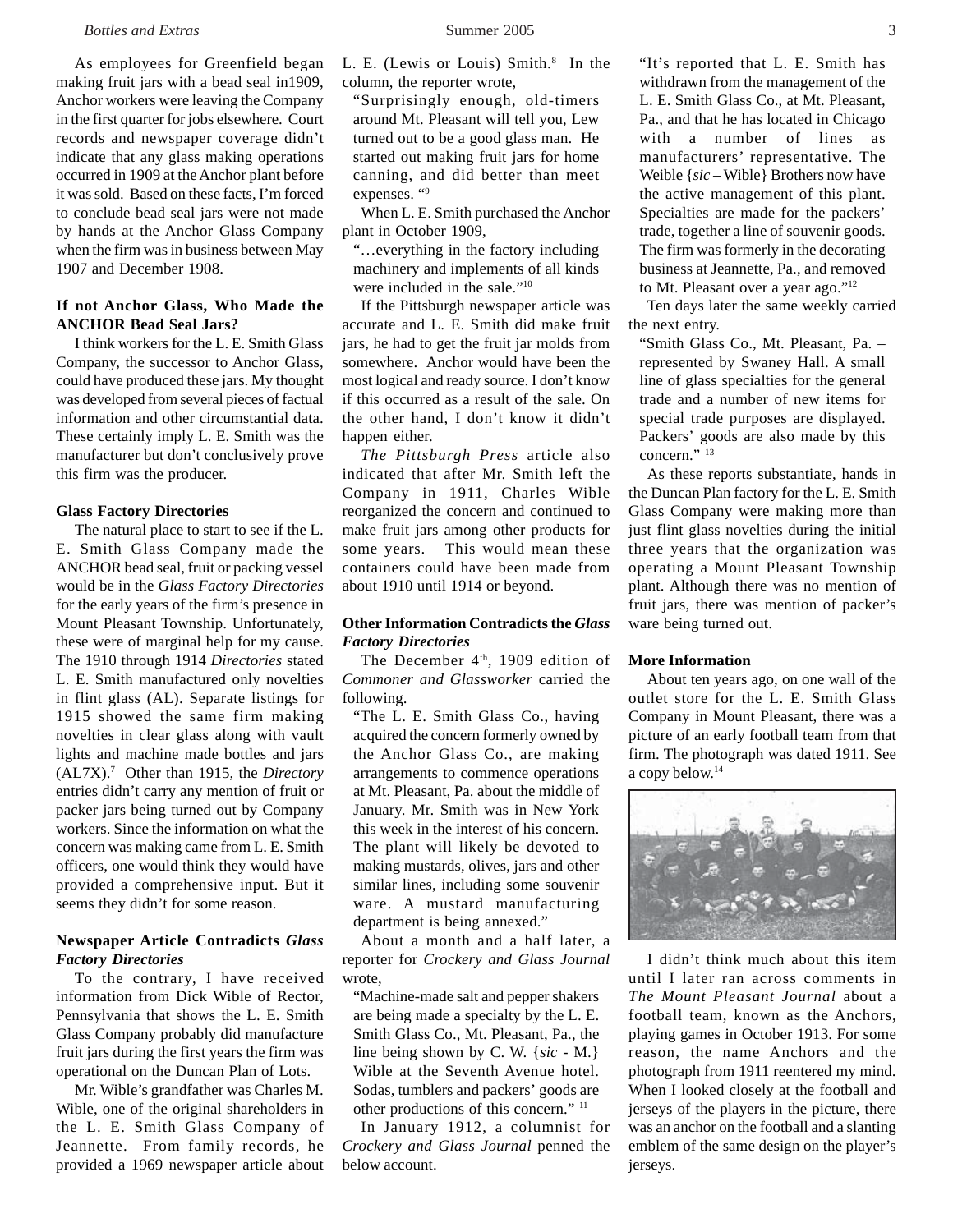

The above resized extracts from the L. E. Smith picture seem to indicate that the nickname of this organization's football team in 1911 had something to do with an anchor.

Well, what does this association have to do with the ANCHOR MASON'S PATENT (dot) bead seal version of a fruit or packing jar?

If my sleuthing is accurate, the name ANCHOR was affiliated with the L. E. Smith Glass Company for several years after the demise of the Anchor Glass Company. Perhaps, a reason for this was that one or more products with that name were being made by workers in the Smith factory. This would be one explanation; albeit hypothetical, for the use of an anchor logo on the football and uniforms of the L. E. Smith team during the 1911 era.

In addition to this iffy correlation of data, I've located two subsequent reports which seem to validate the 1969 *Pittsburgh Press* account. At the very least, these fragments show L. E. Smith Glass was capable of making fruit jars.In 1916 and 1917, the Commonwealth produced two descriptive reviews of industrial development within Pennsylvania. Each document stated the Borough of Mount Pleasant had large tableware, glass and fruit jar plants.15 The tableware firm was undoubtedly Bryce Brothers Company. This leaves only the L. E. Smith Glass Company as the one having a glass and fruit jar plant.

Besides the picture, newspaper account and Commonwealth documents, I've come across another clue as to when the threaded, bead seal packing jars, the ones embossed with ANCHOR MASON'S PATENT (dot) on the front, were being used. To no surprise, it wasn't while the Anchor Glass Company was operating!

The tip-off came to me via Frank Sternad of Fulton, California. His information concerned the wording for food labels which resulted from the Pure Food and Drugs Act of 1906.

Section 9 from the above legislation established provisions for a manufacturer's guarantee. It read in part as follows,

"That no dealer shall be prosecuted under the provisions of this Act when he can establish a guaranty signed by the wholesaler, jobber, manufacturer, or other party residing in the United States, from whom he purchases such articles, to the effect that the same is not adulterated or misbranded within the meaning of this Act, designating it…"16

According to Mr. Sternad, the implementing instructions for Section 9 stipulated that

"…a general guaranty could be filed with the Secretary of Agriculture by the manufacturer and be assigned a serial number. The serial number was to appear on each and every package of goods sold under the guaranty along with the words, 'Guaranteed under the Food and Drugs Act, June 30, 1906.'"

The phrase requirement became effective on January  $1<sup>st</sup>$ , 1907.<sup>17</sup>

Subsequently, the above direction was amended by Food Inspection Decision (FID) 99 on December  $8<sup>th</sup>$ , 1908. The new guidance became effective on January 1st, 1909. It provided

"A general guaranty may be filed with the Secretary of Agriculture by the manufacturer or dealer and be given a serial number, which number shall appear on each and every package of goods sold under such guaranty with the words 'Guaranteed by (insert name of guarantor) under the Food and Drugs Act, June 30, 1906.'"18

Once again, the 1909 directive was modified by FID 153 issued in early May 1914. This change read as follows.

"…The guaranty legend "Guaranteed by \_\_\_\_, under the Food and Drugs Act, June 30, 1906,' or any similar guaranty legend, should not by used on products packed or labeled on or after May 1, 1916. On or after November 1, 1916, no such guaranty legend should appear on any article of food or drugs while in the channels of commerce described in the Federal Food and Drugs Act…"

This regulation was supplement by FID 155 on May 29<sup>th</sup>, 1914. It read

"…The last-mention decision (155) postpones the effective date of the new regulation until May 1, 1916, except that, as to goods packed and labeled prior to May 1, 1916, in accordance with law and with the regulations in force prior to May 5, 1914, it further postpones the effective date of the regulation until November 1, 1916…"

Curiously, FID 153 also stated,

"…No objection, however, would be made by this department to a statement, if true, that the guarantor himself guarantees the contents of the package to be pure, wholesome, or free from adulteration; nor, in the opinion of the department, would it constitute a violation of the regulation if it were stated, in substance, that the article is warranted by the manufacturer, or other designated person, to comply with the requirements of all State laws, or of the laws of certain named States."19

I used these regulations to date two labeled, ANCHOR embossed containers. Ironically, both of the jars held cocoa. One carried a label from the Hooton Cocoa Company of Newark, New Jersey.20 The other came from The Holbrook Marshall Company of Nashua, New Hampshire.

The former had the following wording on the paper promotion -

"Guaranteed by Hooton Cocoa Co., Newark, N. J. Under Food and Drugs Act June 30, 1906, Serial No. 151."

Per the prior information, this style of verbiage was required to be on a food label for an item packaged or labeled between January 1st, 1909 and May 1st, 1916. After November 1<sup>st</sup>, 1916, it wasn't to appear anywhere on the label.

The latter jar is from my collection and can be seen below. Its label carried the following guaranty -

 "Guarantee The contents of this can is {*sic* - are} absolutely pure cocoa with the excess of oil extracted by mechanical

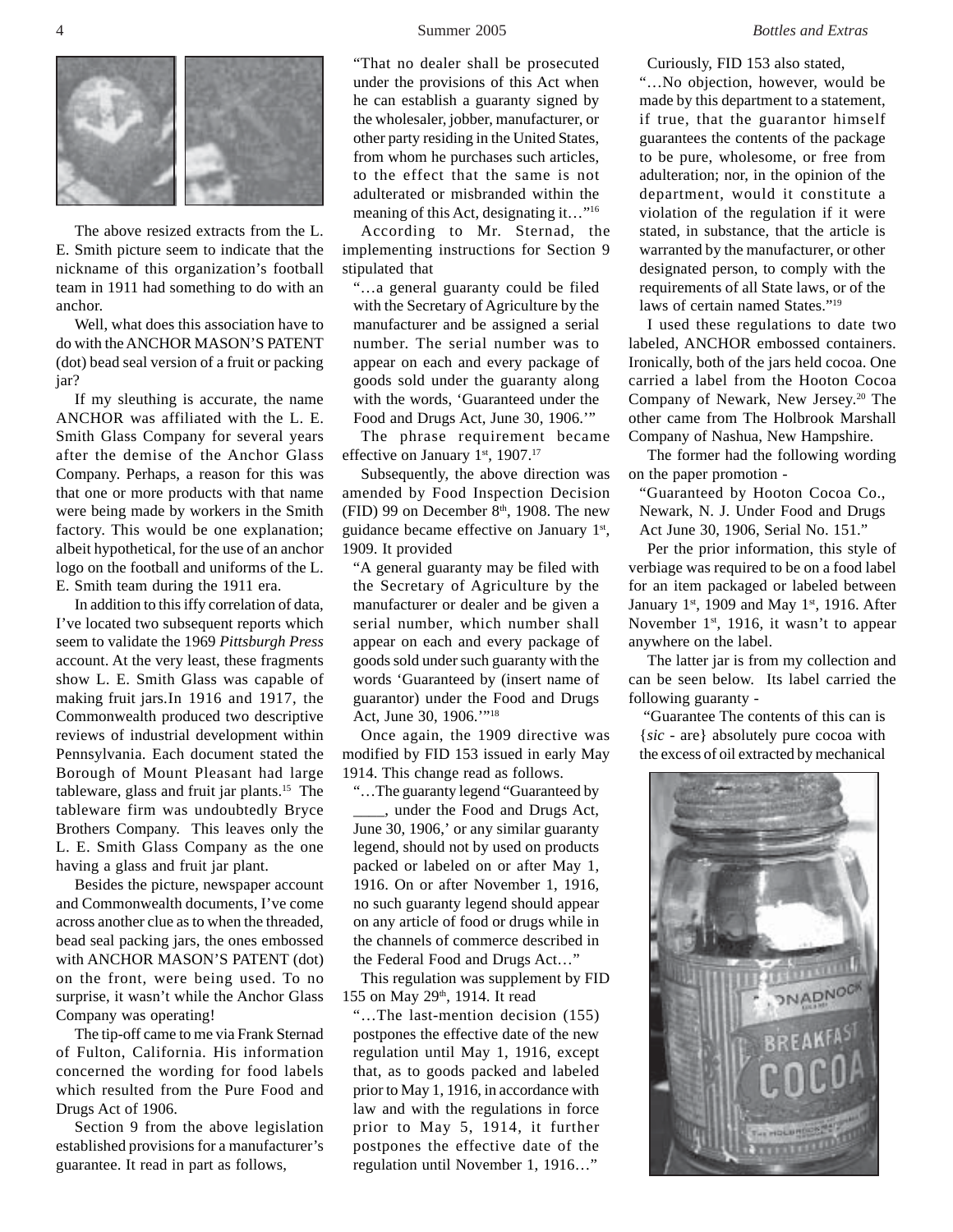means only. The manufacturers warrant it to be packed in compliance with the Pure Food Law of all the states."

While not in strict compliance with the wording required by FID 153, this style of verbiage did meet the overall directive's objective.

The empirical data from the two labeled ANCHOR jars indicates these containers were filled with cocoa and/or labeled between January 1st, 1909 and November 1<sup>st</sup>, 1916. The full time span was possible for the first jar. However, the swath of time was reduced for the second container to between May 1914 and November 1916.

Regardless of the period, neither one of these containers were filled while the Anchor Glass Company was in business. Also, it is extremely likely they were manufactured at some distant point after January 1909 but before November 1916. Again, this period was outside of the window of opportunity for any involvement by employees from the Anchor Glass Company. However, this span of time puts these bead seal jars well within the period when hands at the L. E. Smith Glass Company were said to be making fruit jars and packer's ware.

# **Equipment**

Did L. E. Smith Glass have the requisite machinery to manufacture either fruit or packing jars during the 1910 to 1915 timeframe? The answer is yes.

While in operation, the former Anchor Glass factory had at least four semiautomatic glass pressing and blowing machines installed.21 As we have seen when L. E. Smith purchased the idle works on the next to the last day in October 1909, all of the machinery in the plant came along with the sale.

Subsequent accounts in glass trade periodicals or newspapers mentioned machines being used to produce glass items in the Smith factory. For example, reports appeared in the January  $20<sup>th</sup>$ , 1910 edition of *Crockery and Glass Journal*; the February 19th, 1910 version of *Commoner and Glassworker* and the April 9<sup>th</sup>, 1913 copy of *The Mount Pleasant Journal*. In addition, other notices contained references to packer's ware being made by Company employees up to 1915. These items along with novelties were undoubtedly being blown on the same semiautomatic machines.

# **What We Know So Far**

The Pittsburgh tabloid column which stated fruit jars were made at the L. E. Smith Glass Company's plant; glass trade journal accounts mentioning packer's ware being manufactured in the same works; a Company football team with anchor insignias; label wording from the Pure Food and Drugs Act of 1906 and the availability of glass pressing and blowing machines in the Smith works all create the impression that some kind of Anchor product could have been turned out by hands at Smith Glass from 1910 to about 1915 or longer. Since the ANCHOR MASON'S PATENT (dot) threaded, bead seal jars were probably product containers that could function also as a fruit jar, these vessels may have been one of the items made under the rubric of "packer's ware" at the L. E. Smith Glass Company. Speculative, yes but the attractiveness of my conjecture is too good to ignore.

# **Smith Moves On**

I'd like to close out my speculation with another fact. Below, I've reproduced the top of a letterhead from L. E. Smith that was hand dated February 2<sup>nd</sup>, 1917 on the rear side.<sup>22</sup>



You will notice fruit jars or packer's ware were not listed among its product lines. Perhaps, L. E. Smith Glass Company only made fruit and/or packing jars from 1910 to 1916 and then stopped for one reason or another. The above extract infers none of these containers were still being made at this point in time. But once again, were these being turned out and company officials not mentioning them? Who knows for sure.

# **Did Ball Make the ANCHOR Bead Seal Jars?**

There is one style of ANCHOR MASON'S PATENT (dot) embossed, bead seal jar with an unthreaded vice threaded finish. Dick Roller first reported this example in the December 1988 edition of his *Fruit Jar Newsletter*. In the article entitled - *A Very Special ANCHOR MASON'S PATENT. Jar* - Mr. Roller posed the following questions:

"…What is this supposedly Pennsylvania-made jar doing with a Ball packer finish? Was the jar made for the Anchor Glass Co. by Ball? Or was it made by the Anchor Glass Co., using a 1902 E. B. Ball semi-automatic machine purchased from Ball?"

Mr. Roller's musings were turned into a statement of fact in *Red Book No. 9*. Under number 85-3 in that document, the below comment was appended.

"…Circa: 1902 Made on E. B. Ball machine; BALL MADE"23

The implication I've drawn from the *Red Book* extract is that this jar was made by the Ball Brothers Glass Manufacturing Company around 1902. By association, the other ANCHOR MASON'S PATENT (dot) threaded, bead seal containers would be lumped into the same maker's bin and timeframe of manufacture.

Mr. Roller had unprecedented access to Ball company records. In none of his reviews of their files did he find any reference to Ball making ANCHOR embossed jars. Likewise during my detective work concerning the ANCHOR MASON'S PATENT (dot) bead seal containers, I uncovered no evidence to support any Ball Brothers involvement. Quite the opposite was found. It seems these vessels were made after 1909 most likely between that date and November 1916. The maker remains uncertain; however, a possible candidate is the L. E. Smith Glass Company.

#### **Summation**

The question I posed in the title of this article remains partially unanswered. Maybe we will never get an acceptable answer. Nevertheless, I have crafted a theory about where the ANCHOR MASON'S PATENT (dot) embossed, bead seal jars were made. I'm firmly convinced hands from the Anchor Glass Company didn't make them. But if L. E. Smith did, empirical vice circumstantial confirmation of that fact awaits discovery.

I'd enjoy a further discussion of my postulation. If you have information to share or just want to talk about the issue in more detail, please don't hesitate to contact me. BLB

# **Endnotes**

<sup>1</sup> *The Fruit Jar Works Volume II*, Alice Creswick, copyright by Douglas M. Leybourne, Jr., P.O. Box 5417, North